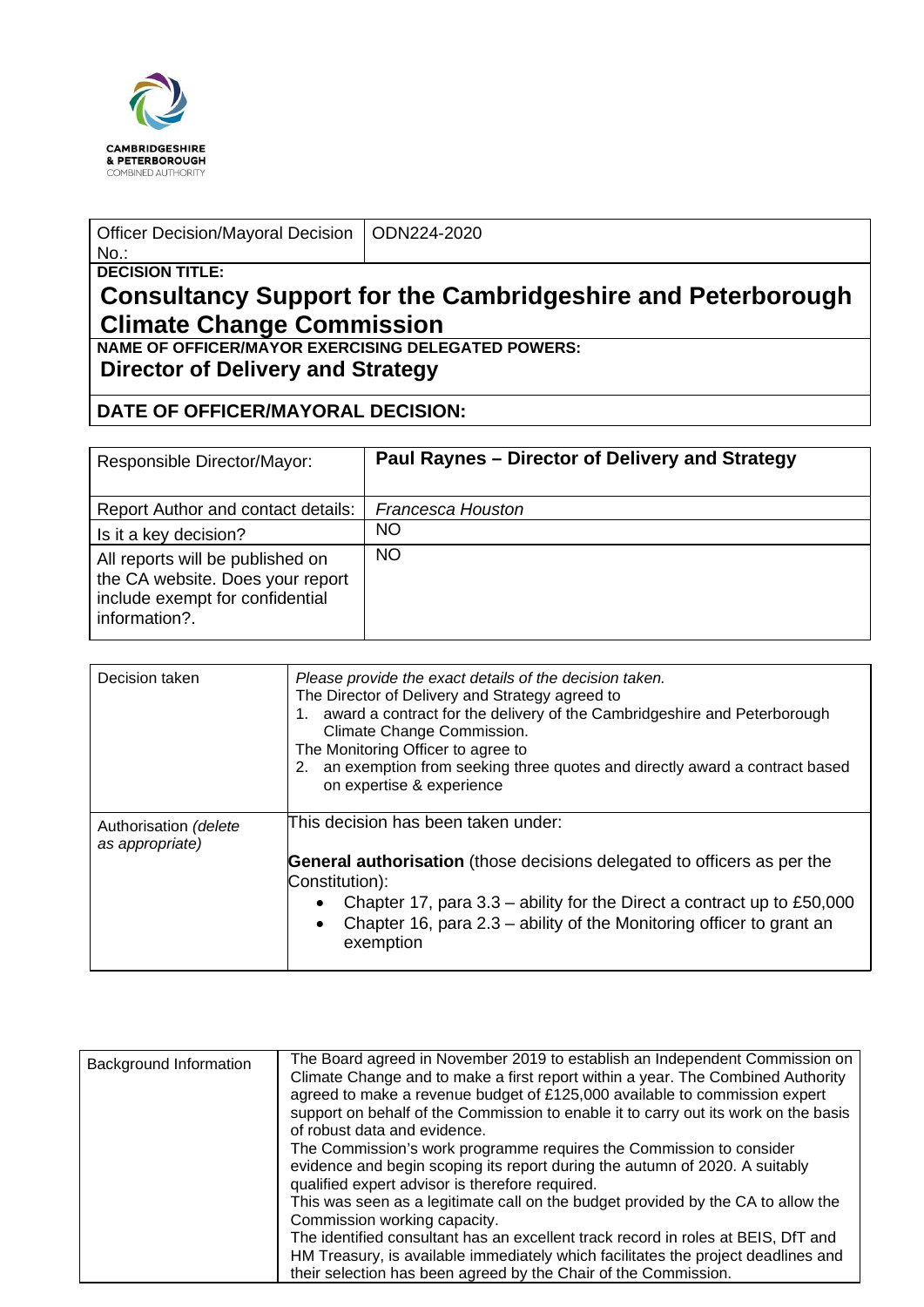

| Alternative                                                                                                               | Alternatives considered were:                                                                                                                                                                                                                                                                                                                                                                                                                                                                                                                                                                                                                                                                                                                                                                                               |                        |  |  |
|---------------------------------------------------------------------------------------------------------------------------|-----------------------------------------------------------------------------------------------------------------------------------------------------------------------------------------------------------------------------------------------------------------------------------------------------------------------------------------------------------------------------------------------------------------------------------------------------------------------------------------------------------------------------------------------------------------------------------------------------------------------------------------------------------------------------------------------------------------------------------------------------------------------------------------------------------------------------|------------------------|--|--|
| options<br>considered.                                                                                                    | Commissioners – unremunerated volunteers carrying out a range of roles<br>in other organisations and functions such as the House of Lords,<br>Universities, and major businesses - to prepare their own working papers<br>and draft report; this was rejected as unrealistic and impractical.<br>CA staff to prepare Commission papers, including analysis and the report<br>$\bullet$<br>draft; this was rejected because (a) the CA does not have spare staff<br>resource to carry out those tasks and this would divert staff from core CA<br>projects; (b) this would compromise the independence of the<br>Commission's proceedings and report.<br>External partners to fund the necessary resource; this was debated in the<br>Management Group and no external funding was at this stage identified<br>as available. |                        |  |  |
| <b>Financial Implications</b>                                                                                             | The Commission has a budget of £125,000 made available by the Combined<br>Authority to provide capacity. The proposed solution would draw down about a<br>third of that budget.<br>The budget is included in the revised budget and MTFS agreed by the Board on 5<br>August 2020.                                                                                                                                                                                                                                                                                                                                                                                                                                                                                                                                           |                        |  |  |
| Consultation                                                                                                              | head of procurement                                                                                                                                                                                                                                                                                                                                                                                                                                                                                                                                                                                                                                                                                                                                                                                                         | Heidi Parker 29/09/20  |  |  |
|                                                                                                                           | <b>Chief Executive</b>                                                                                                                                                                                                                                                                                                                                                                                                                                                                                                                                                                                                                                                                                                                                                                                                      | N/A                    |  |  |
|                                                                                                                           | Responsible Director/Chief Officer                                                                                                                                                                                                                                                                                                                                                                                                                                                                                                                                                                                                                                                                                                                                                                                          | <b>Paul Raynes</b>     |  |  |
|                                                                                                                           | <b>Monitoring Officer</b>                                                                                                                                                                                                                                                                                                                                                                                                                                                                                                                                                                                                                                                                                                                                                                                                   | Robert Parkin 13.10.20 |  |  |
|                                                                                                                           | S73                                                                                                                                                                                                                                                                                                                                                                                                                                                                                                                                                                                                                                                                                                                                                                                                                         | Jon Alsop 05/10/20     |  |  |
|                                                                                                                           | Portfolio Holder                                                                                                                                                                                                                                                                                                                                                                                                                                                                                                                                                                                                                                                                                                                                                                                                            | N/A                    |  |  |
|                                                                                                                           | Other                                                                                                                                                                                                                                                                                                                                                                                                                                                                                                                                                                                                                                                                                                                                                                                                                       | N/A                    |  |  |
| Declarations / Conflicts of<br>Interests (only if the<br>decision falls under the<br>'Express Authorisation'<br>category) | List the names of any member who has been consulted on and declared an<br>interest in relation to the decision.                                                                                                                                                                                                                                                                                                                                                                                                                                                                                                                                                                                                                                                                                                             |                        |  |  |
| Supporting documentation                                                                                                  | none                                                                                                                                                                                                                                                                                                                                                                                                                                                                                                                                                                                                                                                                                                                                                                                                                        |                        |  |  |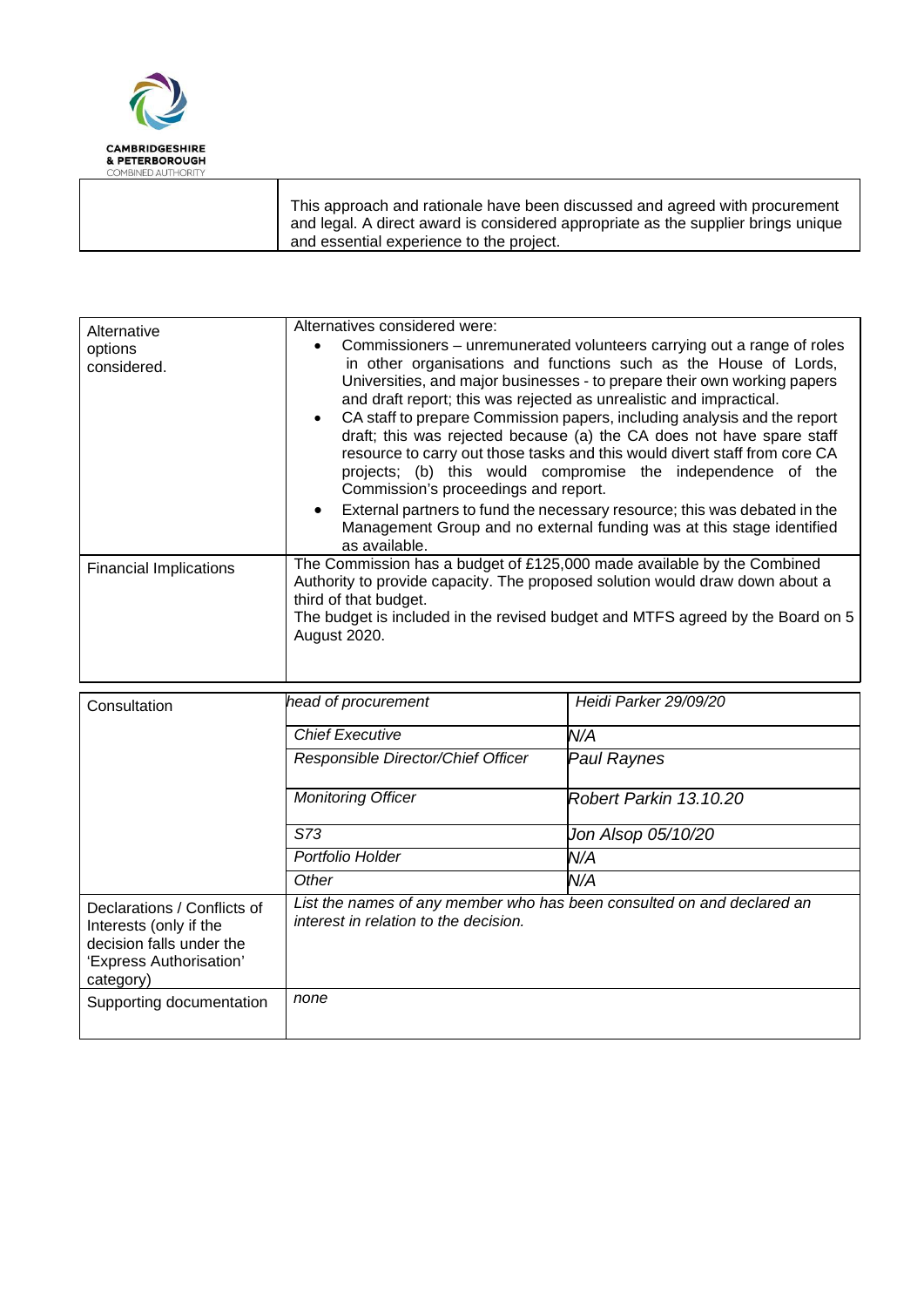

| <b>Officer/Mayor</b><br>signature                                                                                                 |  | <b>Date</b><br>13.x.20 |  |  |
|-----------------------------------------------------------------------------------------------------------------------------------|--|------------------------|--|--|
| Once signed please file in the electronic file Documents/Governance/ office decision notice and<br>enter details in the register. |  |                        |  |  |

**If a public report, pass to Democratic Services and we will arrange publication.**